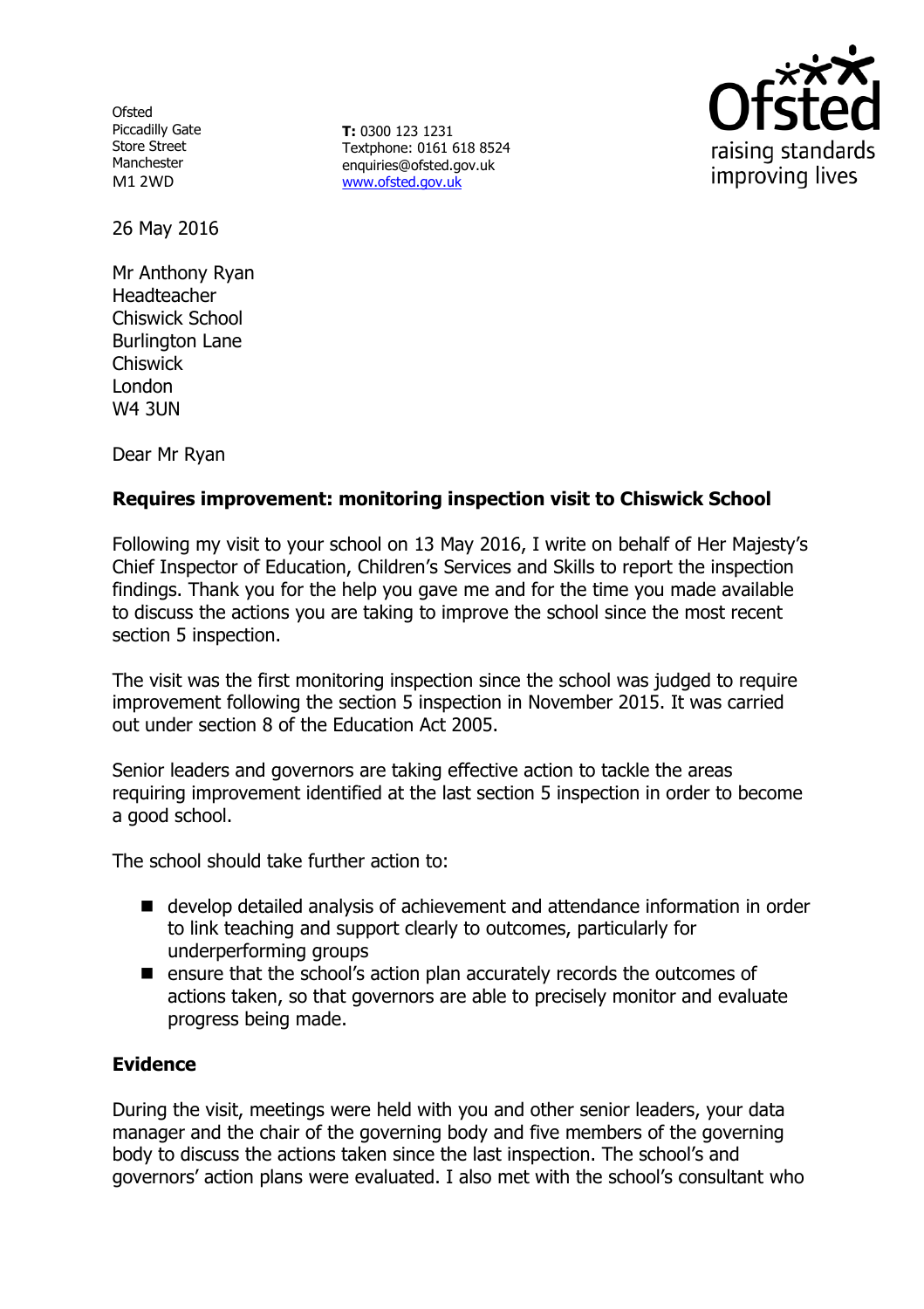

is supporting improvement in the provision for pupils who have special educational needs or disability. I looked at your updated arrangements for safeguarding, use of the pupil premium funding, assessment information documents and minutes of governors' meetings. I joined senior leaders to observe learning in lessons and spoke to pupils during lessons and at breaktime.

## **Context**

Since the last inspection, a number of staff have left the school and some will be leaving at the end of this school year. The governing body has completed its restructuring, which followed an initial review that was conducted prior to the last inspection. This has involved redefining the governors' terms of reference and giving each of them specific areas of responsibility. The school has employed an external consultant to lead a review of the effectiveness of the special educational needs department, which will be completed this summer. Leaders are currently exploring opportunities to link with other local schools in order to share expertise at leadership and governor level.

# **Main findings**

The school's action plan is well focused upon the areas of weakness identified at the last inspection. Governors' roles have been reviewed as part of the governing body's restructuring and leaders now have a link governor whom they meet with regularly to check on progress against the school's action plan. There continues to be a need for a more systematic approach to monitoring the effect of actions to ensure that they are always timely and their effect is precisely measured. However, this being said, governors are increasingly confident in questioning accurately and in challenging the information provided by leaders. Assessment information is now focused upon the progress of all pupils and groups, providing accurate comparisons with national statistics. Governors' increasingly refined monitoring of all aspects of the school's performance, including the performance of groups of pupils and the school's arrangements for safeguarding and finance, means that leaders expect to be challenged. Consequently, leaders are held to account more stringently for the effect that their actions are having on the school's improvement overall.

The school's assessment system has been completely refocused upon the progress made by pupils from their starting points. Leaders are developing a culture and a system where, from the moment they join the school, pupils have a clearer sense of what their progress targets are and how they are doing. This is developing well. Many pupils are already adept at using the system, comparing their current performance with their targets and increasingly knowing how to bridge any gaps. This system allows leaders and teachers the capacity to analyse assessment information and respond to emerging trends with rapid and focused interventions. However, this system is still embedding, and while some subject leaders have already become well versed in how to get the most out of it, others are yet to make the same advances in supporting planning that best meets pupils' needs.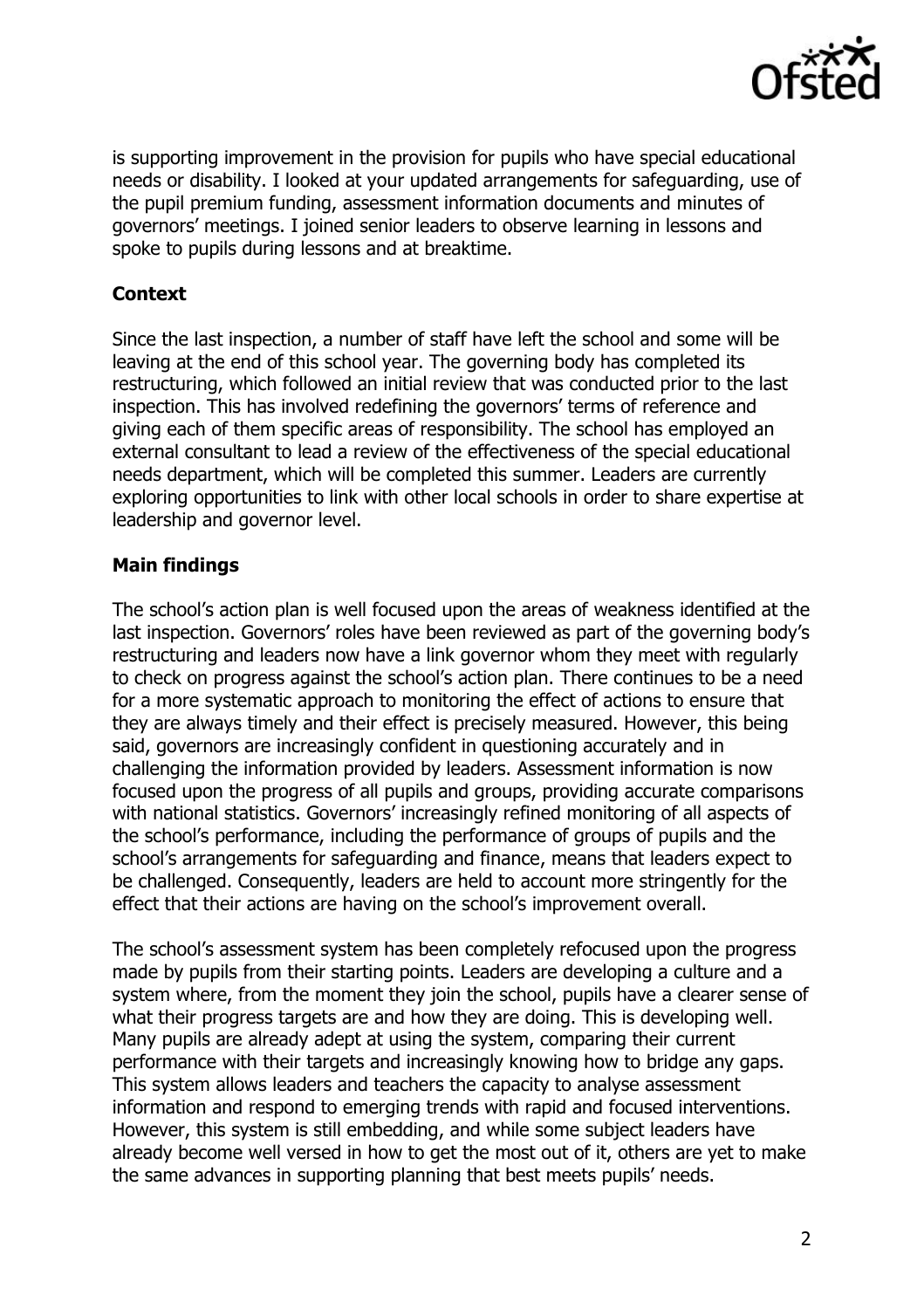

The provision for pupils who have special educational needs or disability is currently undergoing a comprehensive review with the support of an external consultant. The consultant has been given a clear mandate by you to identify strengths and weaknesses, challenge underperformance and report on progress, which will inform your next steps. Leaders recognise where deficiencies exist and have taken full account of the latest government guidance to inform their plans and actions. Expectations for this group of vulnerable pupils are now higher, leaders having raised the bar regarding outcomes for pupils who have special educational needs or disability. The expectation is now that this group should make accelerated progress towards the same aspirational target grades as their peers. The expertise of teachers and other adults who work with this vulnerable group is being enhanced through a carefully planned and targeted programme of training. While these actions have had limited effect to date to accelerate the progress of pupils who have special educational needs or disability, teachers are beginning to use assessment information to identify pupils' needs and to plan accordingly.

The provision, analysis and response to reliable information regarding the progress of disadvantaged pupils now inform the actions of senior and middle leaders and teachers. Interventions outside lessons are now better coordinated and reviewed, but leaders recognise that further work needs to be done to ensure that disadvantaged pupils' progress within lessons is better. While the difference in the performance of disadvantaged pupils is not improving as quickly as leaders and governors want, the system is in place to allow all staff to support quick improvements in pupils' outcomes. You have drawn upon external support to review the effectiveness of the pupil premium funding, which is resulting in new plans being drawn up ready for next year. The system has also helped leaders identify other underperforming groups, namely Black Caribbean and White British boys, whose performance is now also closely monitored.

Leaders and governors recognise that while systems are now in place and beginning to embed firmly, work remains to ensure that their ambition is borne out by improved outcomes for all groups of pupils, particularly the most vulnerable. Leaders are rightly impatient for further progress and keen to drive improvements that have a sustained impact, ensuring that all pupils are offered learning opportunities that meet their needs.

### **External support**

The school has drawn upon external support to help you further enhance arrangements for safeguarding and to evaluate the use of pupil premium funding (additional government funding to support disadvantaged pupils). This has improved the way leaders systematically review these areas of the school and has already informed your planning well. You maintain effective links with the local authority, which provides services that form part of the school's pastoral support